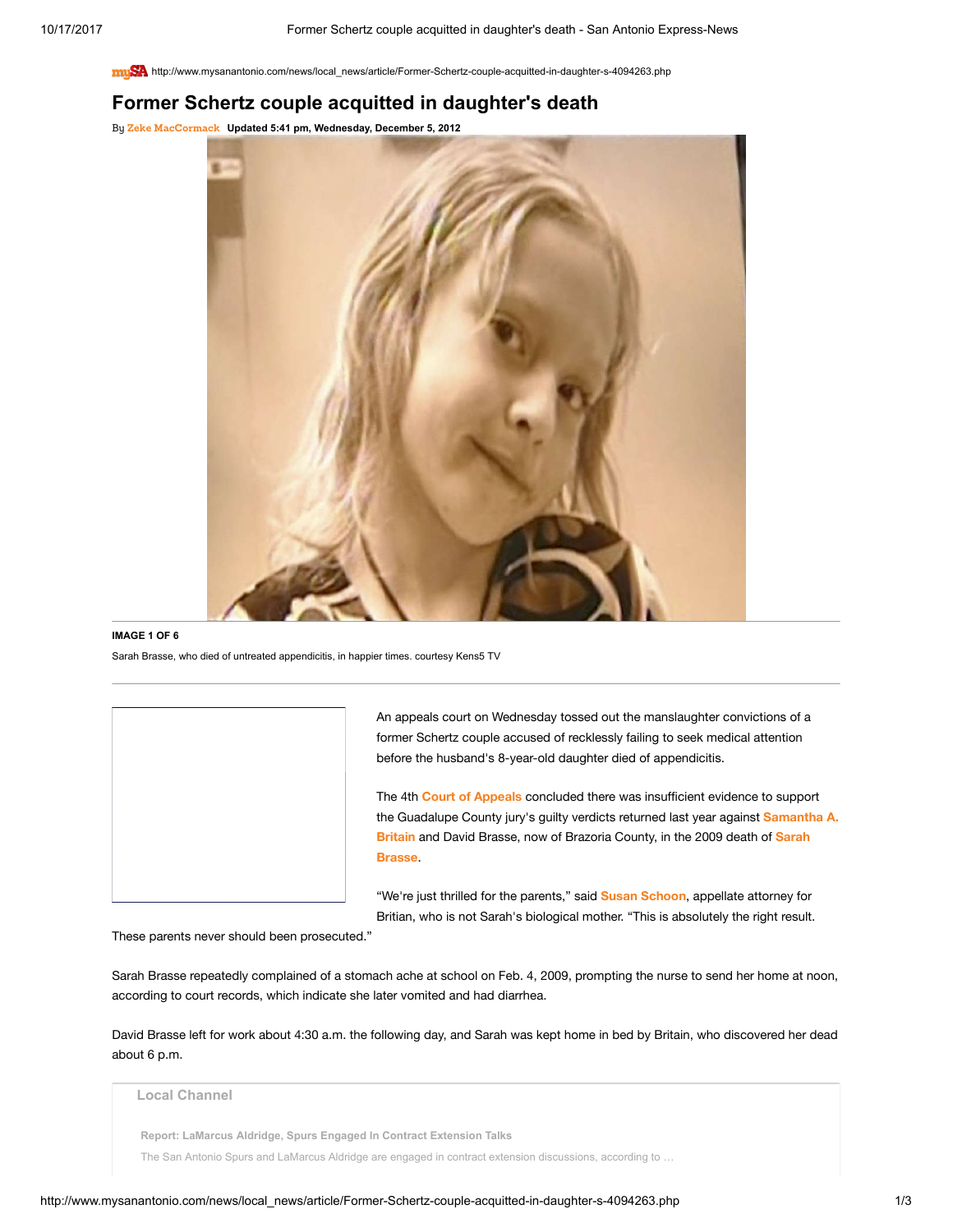| Now Playing<br>Report: LaMarcus Aldridge, Spurs<br><b>Engaged In Contract Extension</b> | S.A.'s Billy Madison Show spoofs<br>Eminem's Trump cypher | Spurs Will Be Without Kawhi<br>Leonard For Opener | S.A.'s fashion royalty shine at<br>'most glamorous event of the |
|-----------------------------------------------------------------------------------------|-----------------------------------------------------------|---------------------------------------------------|-----------------------------------------------------------------|
|                                                                                         |                                                           |                                                   |                                                                 |
|                                                                                         |                                                           |                                                   |                                                                 |
|                                                                                         |                                                           |                                                   |                                                                 |
| 00:00<br>10                                                                             |                                                           |                                                   | 00:49                                                           |
|                                                                                         |                                                           |                                                   |                                                                 |
|                                                                                         |                                                           |                                                   |                                                                 |
|                                                                                         |                                                           |                                                   |                                                                 |
|                                                                                         |                                                           |                                                   |                                                                 |
|                                                                                         |                                                           |                                                   |                                                                 |

The couple was charged with manslaughter and injury to a child, with prosecutors arguing they should have sought medical care for what an autopsy concluded was a fatal case of appendicitis.

"These people did nothing, and because of that, this little girl died in her bed," Assistant District Attorney Larry [Bloomquisttold](http://www.mysanantonio.com/search/?action=search&channel=news%2Flocal&inlineLink=1&searchindex=solr&query=%22Larry+Bloomquisttold%22) jurors, according to press coverage of the trial in Seguin.

Defense attorneys suggested Sarah died from choking and said their clients had no way of recognizing the dire medical condition caused by the undiagnosed case of appendicitis.

Brasse and Britain were each sentenced to three years in prison but posted bonds that allowed them to remain free while appealing their convictions.

Sarah's biological mother, Joanne [Guerreo](http://www.mysanantonio.com/search/?action=search&channel=news%2Flocal&inlineLink=1&searchindex=solr&query=%22Joanne+Guerreo%22), who is Brasse's ex-wife, had visitation rights at the time of Sarah's death.

"I just feel punched in the stomach," she said, when told Wednesday of the appeallate ruling. "This just makes the loss that much worse. Sarah lived and then she died. No parent wants to see a child die unnecessarily and then nothing come of it. You can't just pick up move on with your life. You can't because nothing's been made right."

The defendants' euphoria caused by their acquittal Wednesday on appeal was tempered by uncertainty over whether prosecutors will drop the case or challenge the 4th Court's ruling.

"It's clearly not over yet," said Chevo [Pastrano](http://www.mysanantonio.com/search/?action=search&channel=news%2Flocal&inlineLink=1&searchindex=solr&query=%22Chevo+Pastrano%22), appellate attorney for David Brasse.

Pastrano said the couple is thankful to be out from under the cloud of being convicted felons over Sarah's sudden death from what they thought was a stomach virus.

"Emotionally, they've been struck pretty hard," he said. "Mr. Brasse was an EMT and, from his perspective, he did everything he knew to do."